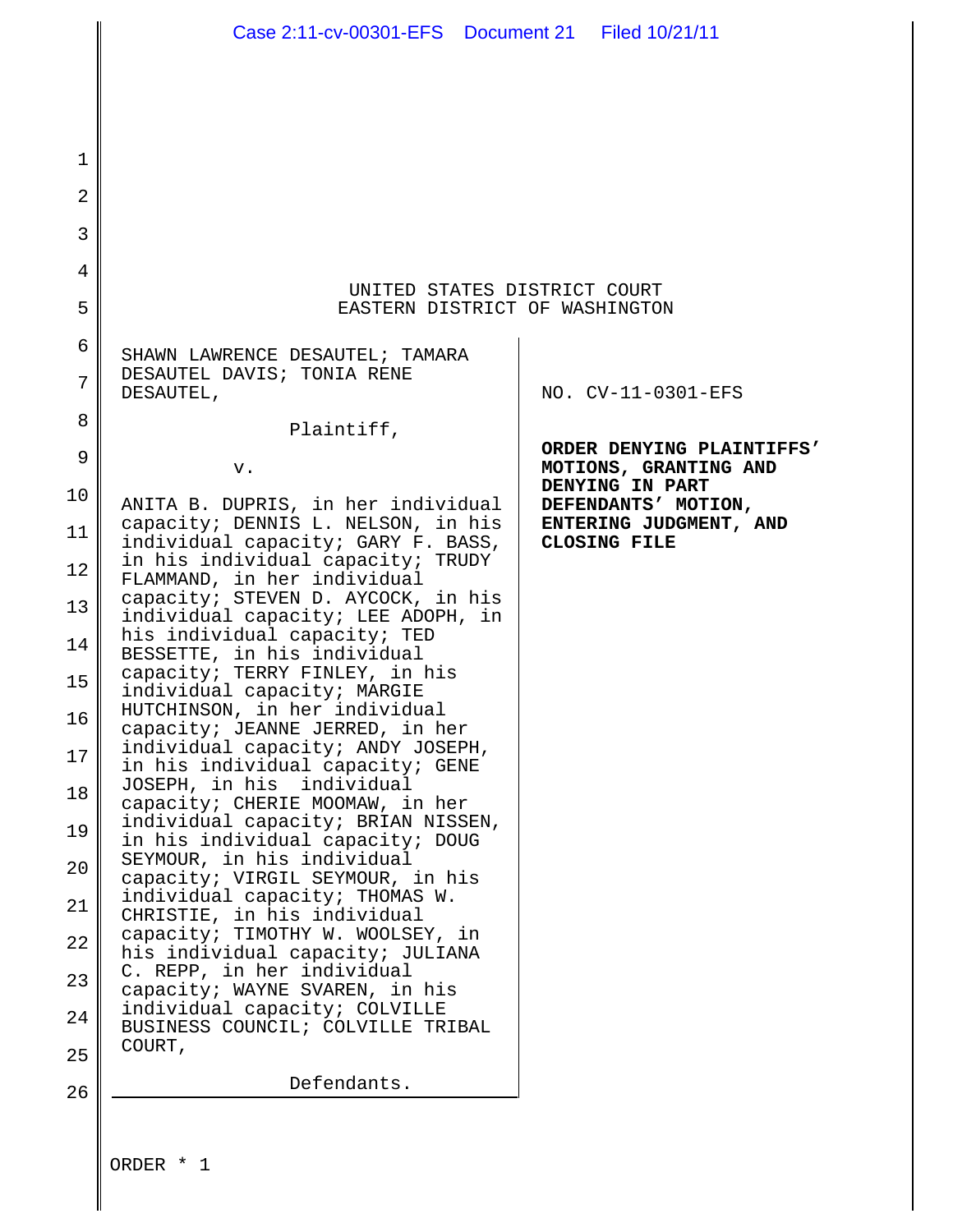### Case 2:11-cv-00301-EFS Document 21 Filed 10/21/11

1 2 3 4 5 6 7 Before the Court, without oral argument, are Plaintiffs' Motion to Strike Defendants' Notice of Appearance, ECF No. [3](https://ecf.waed.circ9.dcn/cgi-bin/show_doc.pl?caseid=54670&de_seq_num=61&dm_id=1626327&doc_num=3&pdf_header=1), Plaintiffs' Motion for Sanctions, ECF No. [6](https://ecf.waed.circ9.dcn/cgi-bin/show_doc.pl?caseid=54670&de_seq_num=69&dm_id=1631861&doc_num=6&pdf_header=1), and Defendants' Motion to Dismiss, ECF No. [13](https://ecf.waed.circ9.dcn/cgi-bin/show_doc.pl?caseid=54670&de_seq_num=87&dm_id=1642046&doc_num=13&pdf_header=1). After reviewing the filed material and relevant authority, the Court is fully informed. For the reasons given below, the Court denies Plaintiffs' motions and grants and denies in part Defendants' motion: judgment is entered in Defendants' favor.

**A. Background**

8

9 10 11 12 13 14 15 16 17 18 19 20 21 22 23 24 25 Plaintiffs Shawn DesAutel, Tamara Davis, and Tonia DesAutel filed this pro se lawsuit on August 16, 2011. The essence of Plaintiffs' ninety-two-page Complaint and accompanying 439-pages of exhibits, ECF No. [1](https://ecf.waed.uscourts.gov/doc1/19501720055), is that the Colville Tribal Court and Business Council and individuals with those entities ("Individual Defendants") (collectively "Defendants") violated Plaintiffs' U.S. constitutional rights 1) by granting them adopted tribal membership rather than enrolled tribal membership, 2) through the process used to deny enrolled tribal membership, and 3) by requiring Mr. DesAutel to pay the Colville Business Council's attorneys fees and costs incurred as a result of his tribal-court lawsuits. Although Plaintiffs are treated as adopted tribal members, Plaintiffs seek enrolled tribal membership: enrolled tribal membership will allow Plaintiffs to receive additional tribal per capita payments. Plaintiffs ask the Court to set aside the Colville Business Council and Colville Tribal Court's decisions and orders and find that Plaintiffs are entitled to enrolled tribal membership and receipt of the accompanying per capita payments.

```
26
```
The instant three motions followed the Complaint's filing.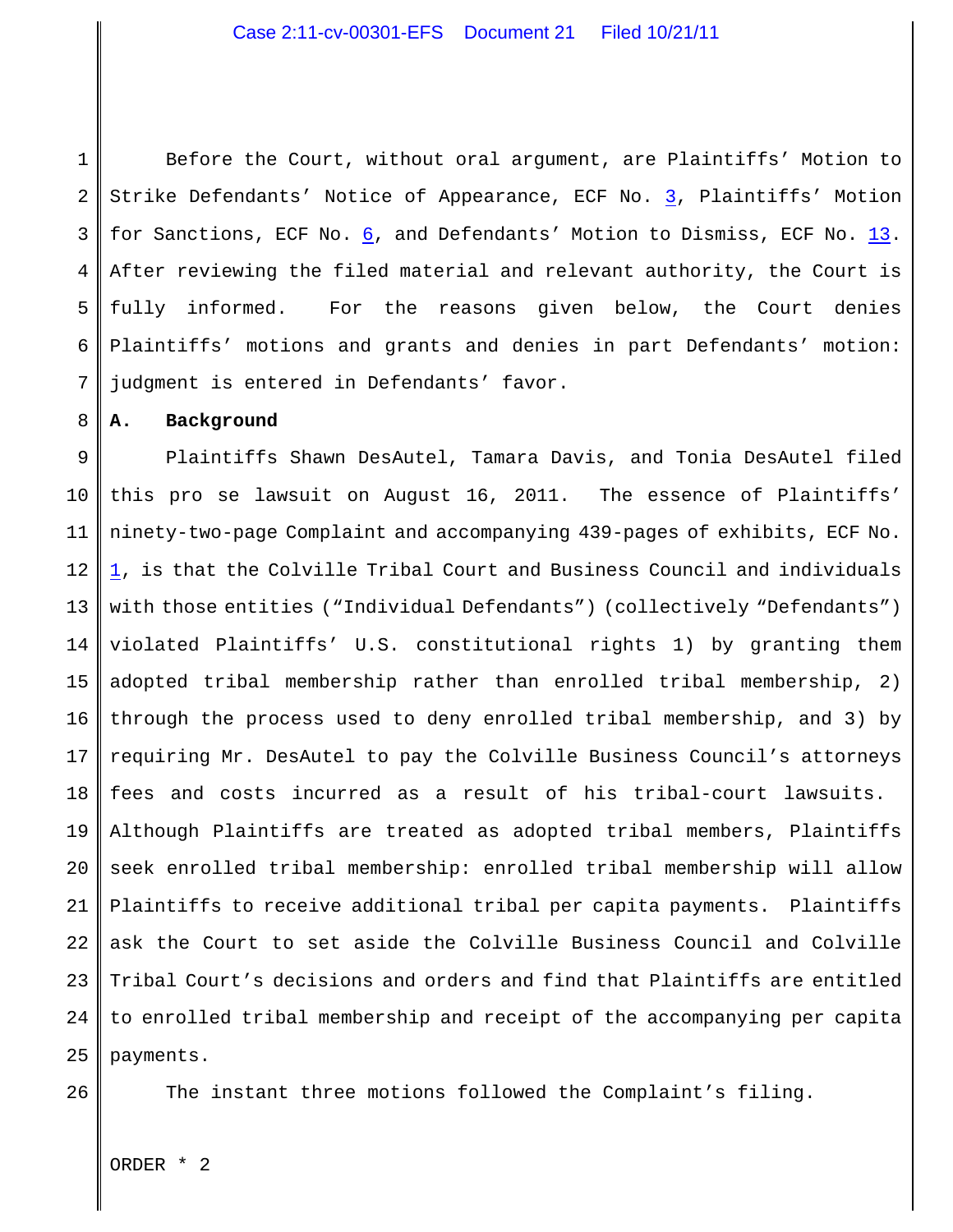#### 1 **B. Plaintiffs' Motion to Strike**

2 3 4 5 6 Plaintiffs contend that defense counsel Everett B. Coulter, Jr.'s August 19, 2011 appearance, ECF No. [2](https://ecf.waed.uscourts.gov/doc1/19511722364), in this matter was premature and ineffective because Plaintiffs had not yet completed service on all of the Individual Defendants, including Wayne Svaren, David Bonga, and Dennis Nelson.

7 8 9 10 11 12 13 14 15 16 17 18 Local Rule 83.2(d)(1) allows an attorney to appear by filing a formal notice of appearance. Mr. Coulter did so. ECF No. [2](https://ecf.waed.uscourts.gov/doc1/19511722364). Neither the Federal Rules of Civil Procedure nor the Local Rules require counsel to wait to file a notice of appearance until after the client has been served. *See Kiro v. Moore*, 229 F.R.D. 228 (D.N.M. 2005) (recognizing that an attorney may enter an appearance on a client's behalf before that client was properly served). Although counsel typically file a notice of appearance after the client is served, a client may learn of a lawsuit through means other than service and request his lawyer appear for him before service is completed. There being no objection by any Defendant to Mr. Coulter's appearance on their behalf, the Court denies Plaintiffs' motion to strike.

### 19 **B. Plaintiffs' Motion for Sanctions**

20 21 22 23 24 25 26 Plaintiffs ask the Court to sanction the Individual Defendants who filed a waiver-of-service form that was prepared by their own counsel rather than the waiver-of-service form sent by Plaintiffs. Under the circumstances, the Court declines to impose Rule 11 sanctions. There is no evidence that the Individual Defendants utilized their own waiver-ofservice-of-summons form for any improper purpose, to cause unnecessary delay, or to needlessly increase the litigation costs. Instead, the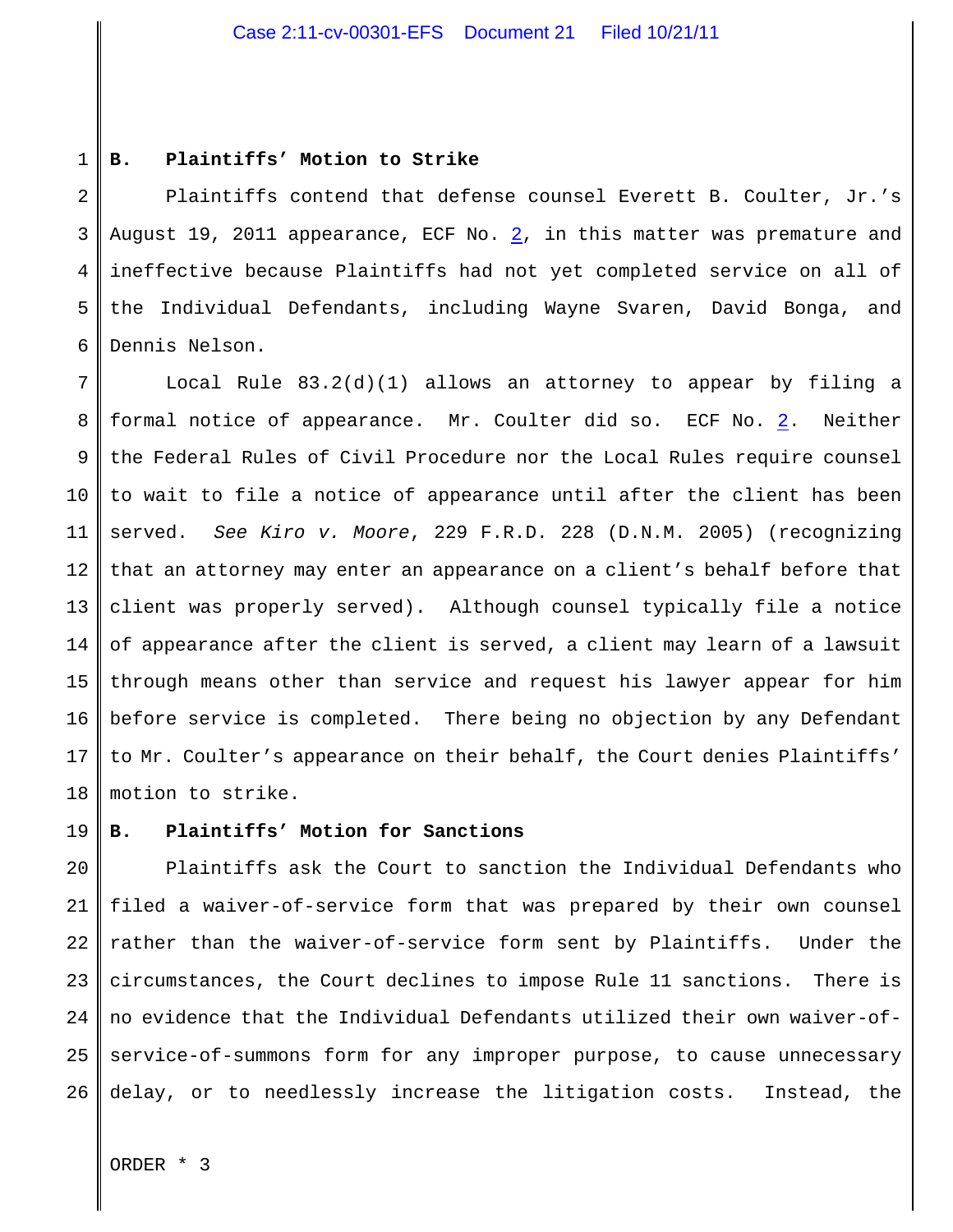1 2 3 Individual Defendants utilized their own form in order to decrease litigation costs and move the litigation along. Accordingly, Plaintiffs' motion is denied.

#### 4 **C. Defendants' Motion to Dismiss**

5 6 7 8 9 10 11 12 Defendants ask the Court to dismiss this lawsuit because 1) the Court lacks subject matter jurisdiction over this lawsuit concerning an intramural tribal matter for which Defendants enjoy sovereign immunity, 2) the Complaint fails to comply with Federal Rule of Civil Procedure 8(a) requirements, and 3) the Complaint fails to allege a claim upon which relief can be granted as required by Rule 12(b)(6) because Plaintiffs fail to state a federal question and satisfy the fraudpleading requirements. The Court addresses each of these arguments.

13

26

## 1. Subject matter jurisdiction

14 15 16 17 18 19 20 21 22 23 24 25 First, Plaintiffs suggest the question of subject matter jurisdiction is intertwined with the merits of their allegations and, therefore, the Court should deny Defendants' motion at this time because there are genuine issues of material fact relating to Plaintiffs' allegations, citing to *Miller v. Lifestyle Creations, Inc.*, 993 F.2d 883 (9th Cir. 1993) (unpublished opinion). The Court disagrees. The Court can resolve the question of subject matter jurisdiction without addressing the merits of Plaintiffs' allegations. Therefore, the Court now turns to answer whether it has subject matter jurisdiction. *See Owen Equip. & Erection Co. v. Kroger*, 437 U.S. 365, 371 (1978) (emphasizing that a federal court is a court of limited jurisdiction and therefore it must have subject matter jurisdiction).

This Court has subject matter jurisdiction over two categories of disputes: 1) cases involving diversity-of-citizenship jurisdiction ORDER \* 4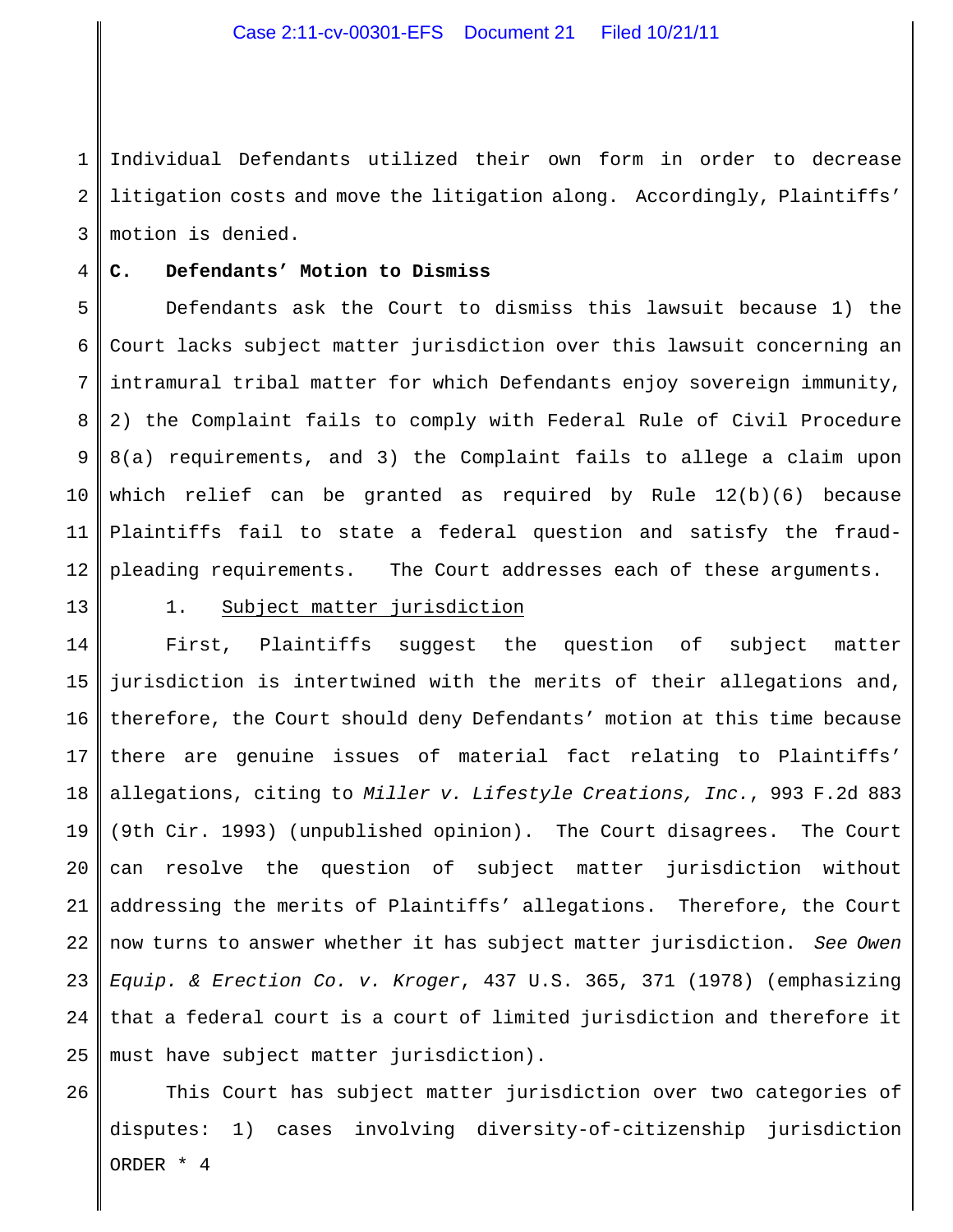1 2 3 4 5 6 7 8 9 pursuant to 28 U.S.C. § 1332; and 2) cases involving federal-question jurisdiction, encompassing those disputes "arising under the Constitution, laws or treaties of the United States," *id.* § 1331. Plaintiffs do not suggest that diversity-of-citizenship jurisdiction is present; rather in the Complaint, Plaintiffs identify 42 U.S.C. §§ 1983 and 1985 and 18 U.S.C. § 241 as the bases for federal-question jurisdiction.<sup>1</sup> And in their response, Plaintiffs emphasize that they are not relying on the Indian Civil Rights Act or Indian Gaming Regulatory Act as a basis for federal-question jurisdiction.

10 11 12 13 14 15 16 17 18 19 20 21 22 23 24 The federal statutes relied on by Plaintiffs do not provide this Court with federal-question jurisdiction given the Complaint's allegations. Although §§ 1983 and 1985 can serve as a basis for federalquestion jurisdiction, Plaintiffs' allegations do not involve action taken under the color of state law; rather the Complaint alleges actions taken under the color of tribal law. Neither §§ 1983 nor 1985 extend to provide a civil action for deprivation of rights by an individual acting under color of tribal law. *Evans v. McKay*, 869 F.2d 1341, 1347 (9th Cir. 1989) ("[A]ctions under section 1983 cannot be maintained in federal court for persons alleging a deprivation of constitutional rights under color of tribal law."). In addition, 18 U.S.C. § 241 is a criminal statute that does not provide an individual private cause of action. *See Peabody v. United States*, 394 F.2d 175, 177 (9th Cir. 1968). Accordingly, the Court grants Defendants' motion to dismiss because it lacks subject matter jurisdiction. *See Alvarado v. Table Mountain*

25

<sup>26</sup> In their response, Plaintiffs acknowledge the Complaint erroneously cites to 18 U.S.C. § 1985 rather than 18 U.S.C. § 241. ORDER \* 5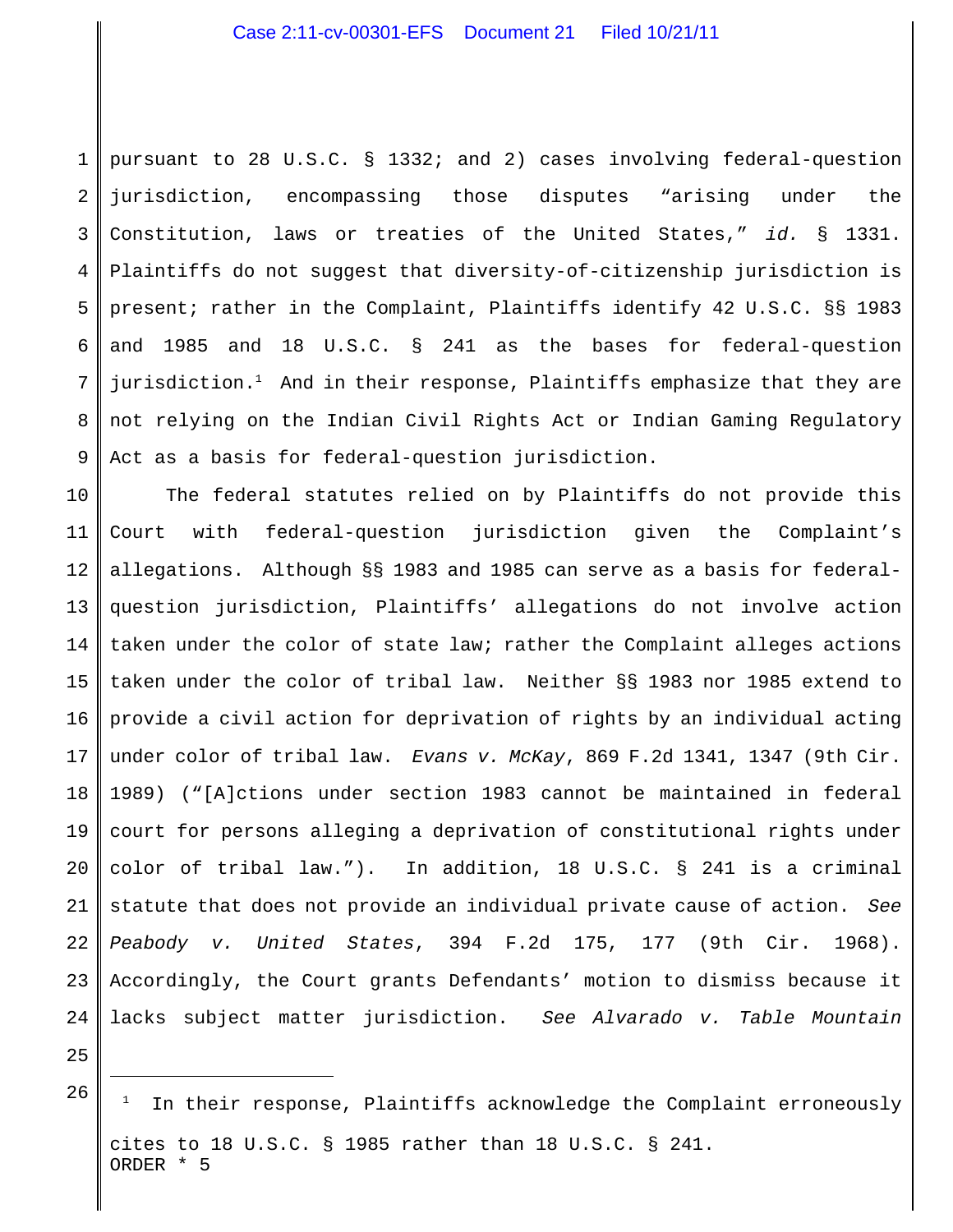1 2 *Rancheria*, 509 F.3d 1008, 1011 (9th Cir. 2007) (dismissing lawsuit for lack of subject matter jurisdiction).

3 4 5 6 7 8 9 10 11 12 13 14 15 16 17 18 19 20 Even if there was a federal statute or law providing this Court with federal-question jurisdiction, the Court finds dismissal is also required because Defendants' tribal sovereign immunity has not been waived. Plaintiffs appear to acknowledge that, in order for this Court to have subject matter jurisdiction over Defendants, there must be a waiver of tribal sovereign immunity because, absent an express waiver by Congress, Indian tribes possess immunity from suit. *See Santa Clara Pueblo v.* <sup>2</sup> *Martinez* ("*Santa Clara*"), 436 U.S. 49, 58 (1978); *Dunn & Black, P.S. v. United States*, 492 F.3d 1084, 1087-88 (9th Cir. 2007). In addition, tribal agencies, instrumentalities, and individuals acting within their official capacity, such as the Colville Business Council, Colville Tribal Courts, and the Individual Defendants, are also protected by tribal sovereign immunity. *See Imperial Granite Co. v. Pala Band of Mission Indians*, 940 F.2d 1269, 1271 (9th Cir. 1991); *Wright v. Colville Tribal Enter. Corp.*, 159 Wn.2d 108, 113-14 (2006). Plaintiffs seem to argue that tribal sovereign immunity does not extend to the Individual Defendants; however, the exhibits attached to the Complaint clearly identify that the Individual Defendants were acting within their official

22  $2$  The Supreme Court has recognized,

21

23

24

25

26

Indian tribes are 'distinct, independent political communities, retaining their original natural rights' in matters of local self-government. Although no longer 'possessed of the full attributes of sovereignty,' they remain a separate people, with the power of regulating the internal and social relations.' They have power to make their own substantive law in internal matters, and to enforce that law in their own forums.

*Santa Clara Pueblo*, 436 U.S. at 55-56 (citations omitted). ORDER \* 6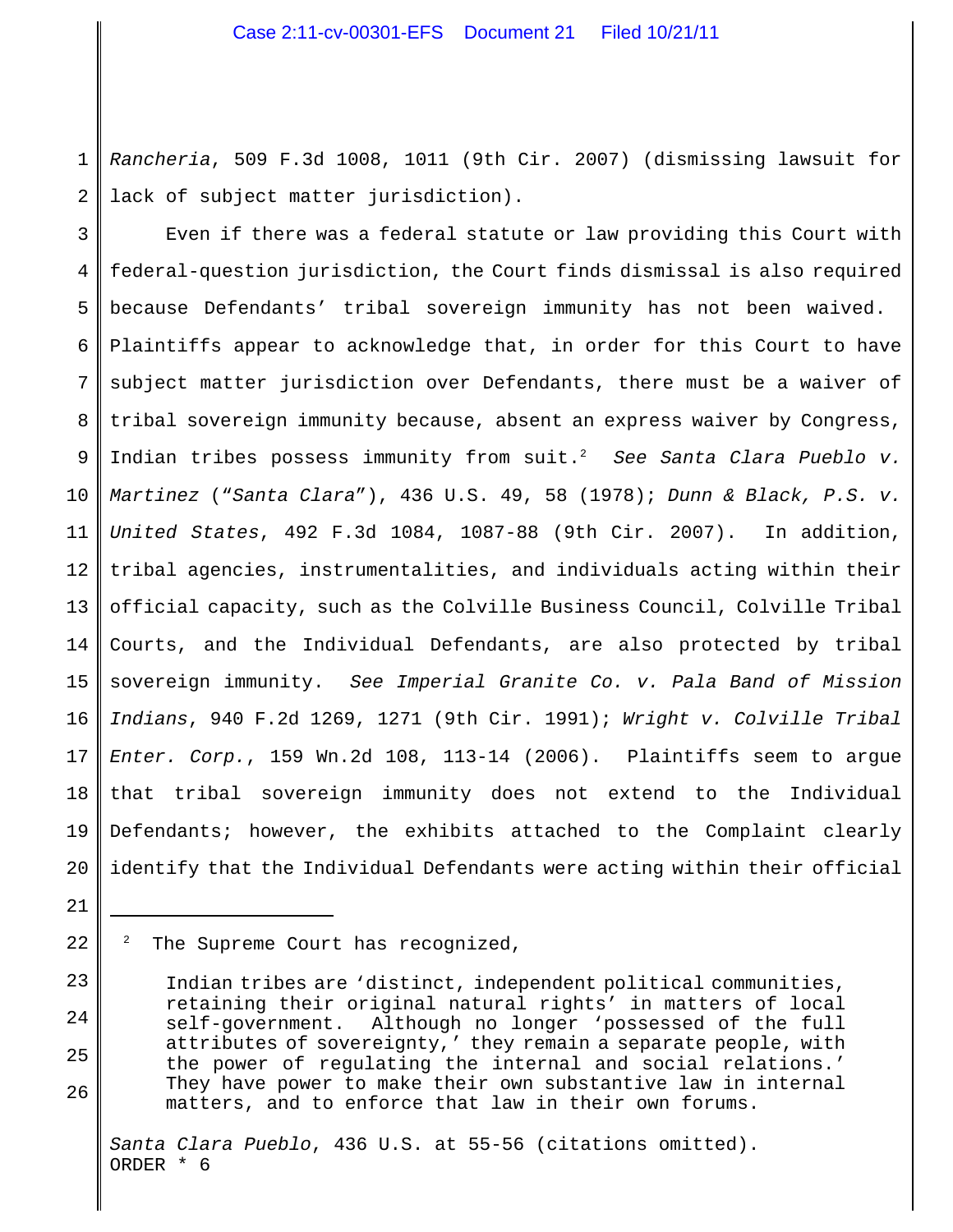1 2 3 4 5 6 7 capacity. Accordingly, absent an "unequivocally expressed" waiver, tribal sovereign immunity will prevent this Court from hearing this lawsuit. *See Santa Clara*, 436 U.S. at 58; *Okla. Tax Comm'n v. Citizen Band Potawatamoi Indian Tribe*, 498 U.S. 505, 509 (1991); *Hardin v. White Mountain Apache Tribe*, 779 F.2d 476, 479 (9th Cir. 1985). And there is a strong presumption against waiving tribal sovereign immunity. *Pan Am. Co. v. Sycuan Band of Mission Indians*, 884 F.2d 416, 419 (9th Cir. 1989).

8 9 10 11 12 13 14 15 16 17 18 19 20 21 22 23 There is no contention that Congress has waived Defendants' tribal sovereign immunity. Rather, Plaintiffs ask the Court to find an exception to *Santa Clara* because Defendants acted fraudulently and not in compliance with the tribal code's processes when issuing their decisions and orders, including the order requiring payment of attorneys fees and costs by Mr. DesAustel. The Court acknowledges that Plaintiffs are disappointed and frustrated with Defendants' decisions; however, tribal membership is an internal tribal matter for which the Colville tribe has laws that it may enforce in its own forum. *See Santa Clara*, 436 U.S. at 55-56. And Congress has not expressly limited, modified, or eliminated the Colville tribe's authority in this regard. Although Plaintiffs contend that Defendants' actions were arbitrary and unjust, this Court will not interfere with the procedures established by the Colville tribe to address tribal membership matters, as such interference "plainly would be at odds with the congressional goal of protecting tribal self-government." *Santa Clara*, 436 U.S. at 64.

24 25 26 In sum, the Court lacks subject matter jurisdiction because there is no federal-question jurisdiction and tribal sovereign immunity protects Defendants from Plaintiffs' allegations relating to an intramural tribal matter. Finally, even if this Court had jurisdiction ORDER \* 7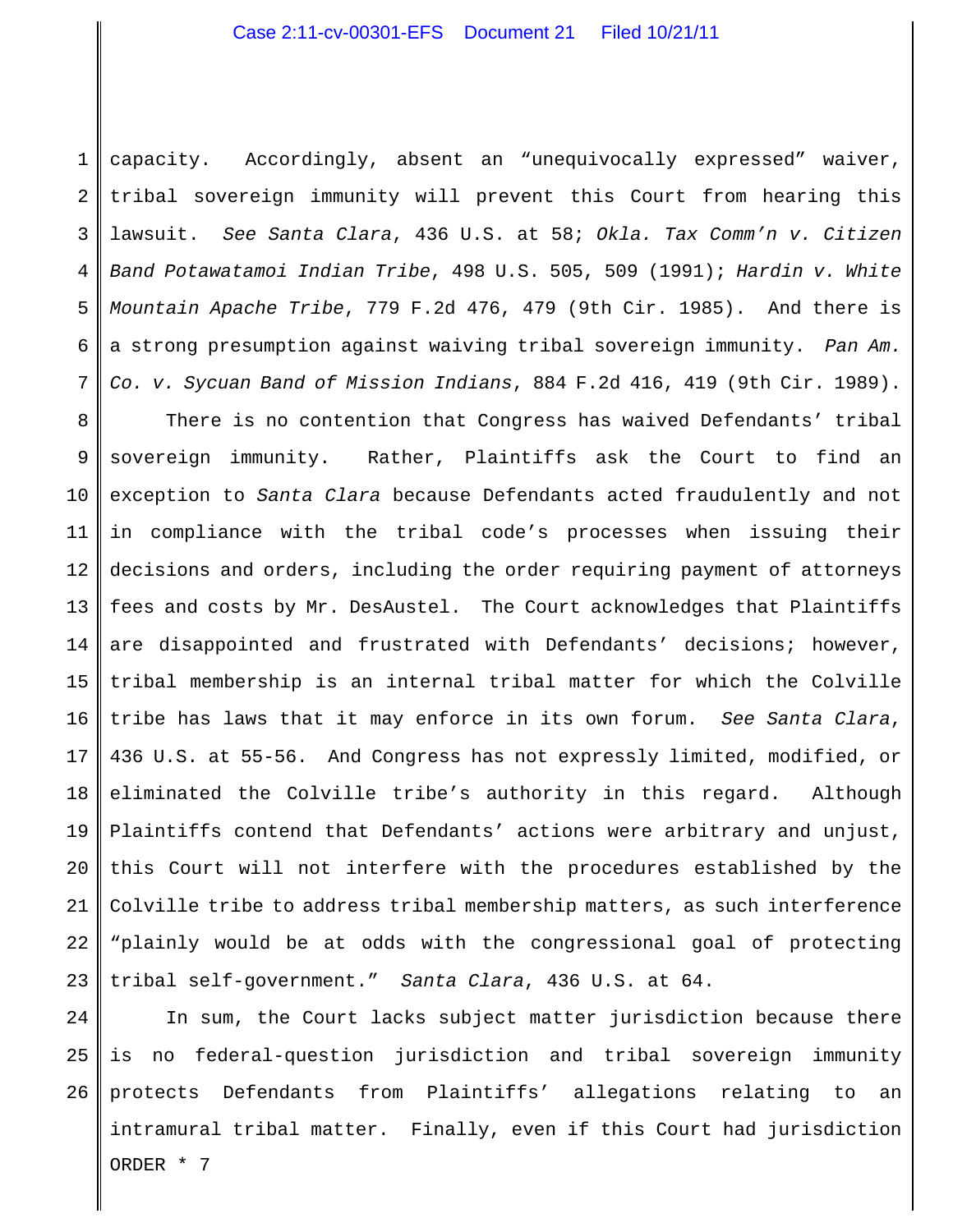1 2 3 4 over this lawsuit, this Court would decline to hear Ms. Davis' and Ms. DesAutel's claims because they did not exhaust their tribal remedies. *See Boozer v. Wilder*, 381 F.3d 931, 935-37 (9th Cir. 2004) (recognizing that exhaustion is a matter of comity).

5

# 2. Rule 8(a)

6 7 8 9 10 11 12 13 14 Defendants also ask the Court to dismiss the ninety-two page Complaint on the grounds that it violates Rule 8(a)'s short-and-concise requirement. Plaintiffs submit that their Complaint is an appropriate length given that they were required to summarize a number of tribal court matters that spanned more than five years. Because a Court is required to provide certain latitude to the pleadings filed by a pro se and because the Complaint, while lengthy, identifies the claims brought by Plaintiffs and the allegations supporting the claims, the Court denies Defendants' motion for lack of compliance with Rule 8(a).

15

25

26

### 3. Rule 12(b)(6)

16 17 18 19 20 21 22 23 The Court addressed the majority of Defendants' failure-to-state-aclaim arguments above in connection with the federal-question discussion. Yet Defendants also sought dismissal of Plaintiffs' fraud claim, if one was so pled, because the fraud allegations fail to comply with Rule 9(b) requirements. In their response, Plaintiffs do not identify that they are pursuing a fraud claim. Accordingly, the Court denies Defendants' motion as moot on this basis. Regardless, the Court would not have jurisdiction to hear this state-court claim.

24 **D. Conclusion**

For the above-given reasons, **IT IS HEREBY ORDERED:**

1. Plaintiffs' Motion to Strike Defendants' Notice of Appearance, **ECF No. [3](https://ecf.waed.circ9.dcn/cgi-bin/show_doc.pl?caseid=54670&de_seq_num=61&dm_id=1626327&doc_num=3&pdf_header=1)**, is **DENIED.**

ORDER \* 8